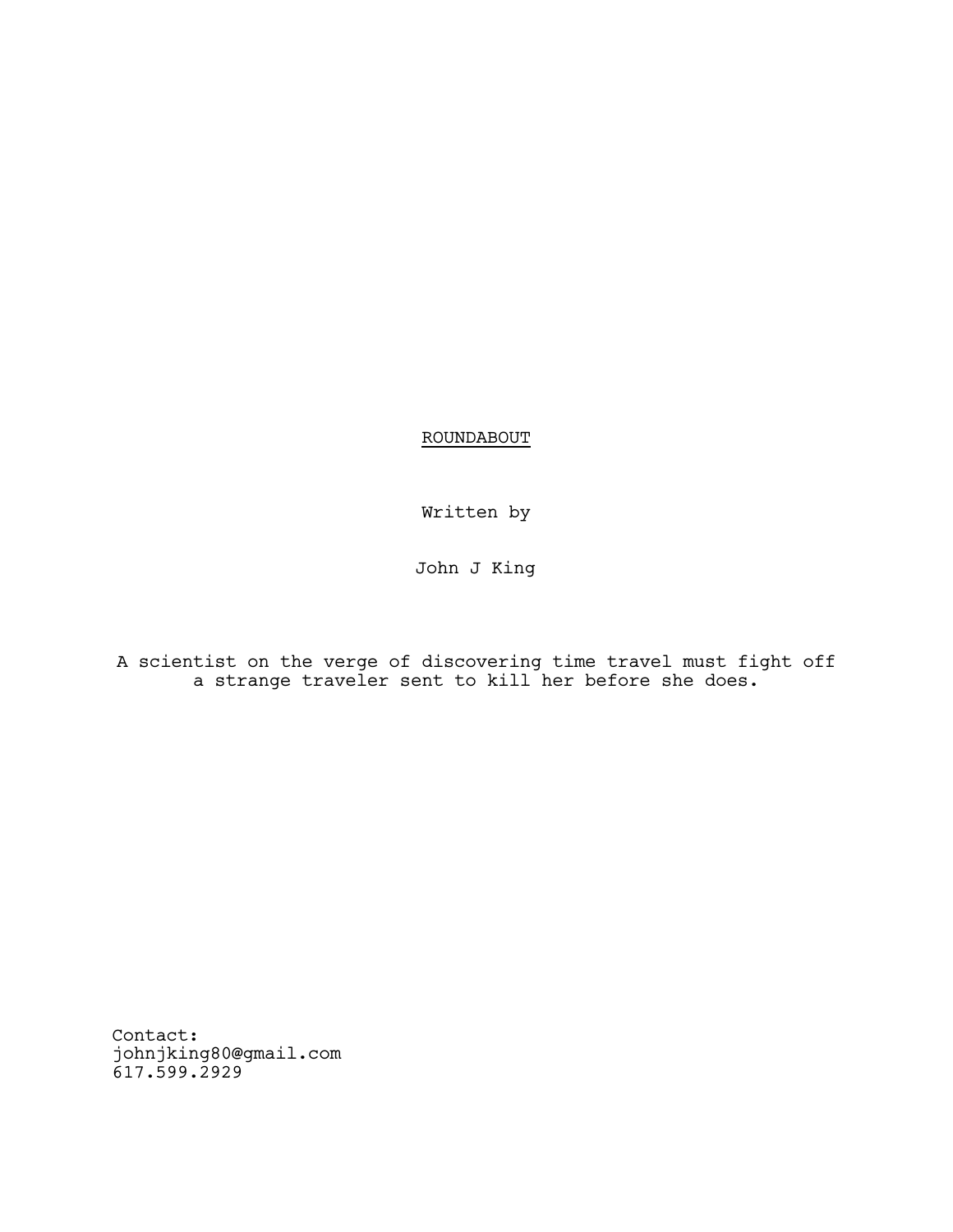FADE IN:

EXT. PARK - SUNSET

The sun dips behind a hill of trampled grass. Mottled rocks push out of the grass like tumors. Without the skyline in the distance, the place would feel alien, out of time.

ALVA (28), wraps her coat tight as she takes in the view, and pulls a trembling guinea pig from inside her jacket.

## ALVA

OK Jerry. Third time's the charm.

Her sunglasses reflect two Jerry's on the rock. A COLLAR wraps his neck. Jerry wanders into the wilderness. Alva takes a REMOTE CONTROL from her pocket and presses a button.

A predator HOOTS in the distance.

TITLE CARD: ROUNDABOUT

INT. ALVA'S APARTMENT, DEN - DUSK, MAY 4 LOOP 1

A basement apartment, minimal apart from a large, paperstrewn desk. Alva enters. She goes to a CAGE by the window: Jerry runs laps on his wheel. Alva leans down to watch, cage bars splitting her face.

> ALVA Welcome back, Jerry.

Jerry squeaks.

- A series of jump cuts as Alva examines Jerry:
- She times his speed in the wheel
- She checks his pulse, vitals, weight.
- She fills his food and water: he eats.
- She types data in a spreadsheet on her LAPTOP
- The Fridge: Alva's grabs a BOTTLE OF ROSÉ.
- The Cabinet: she grabs her MIT Class of 2012 MUG.

ALVA sits with laptop and wine, speaks into DICTAPHONE.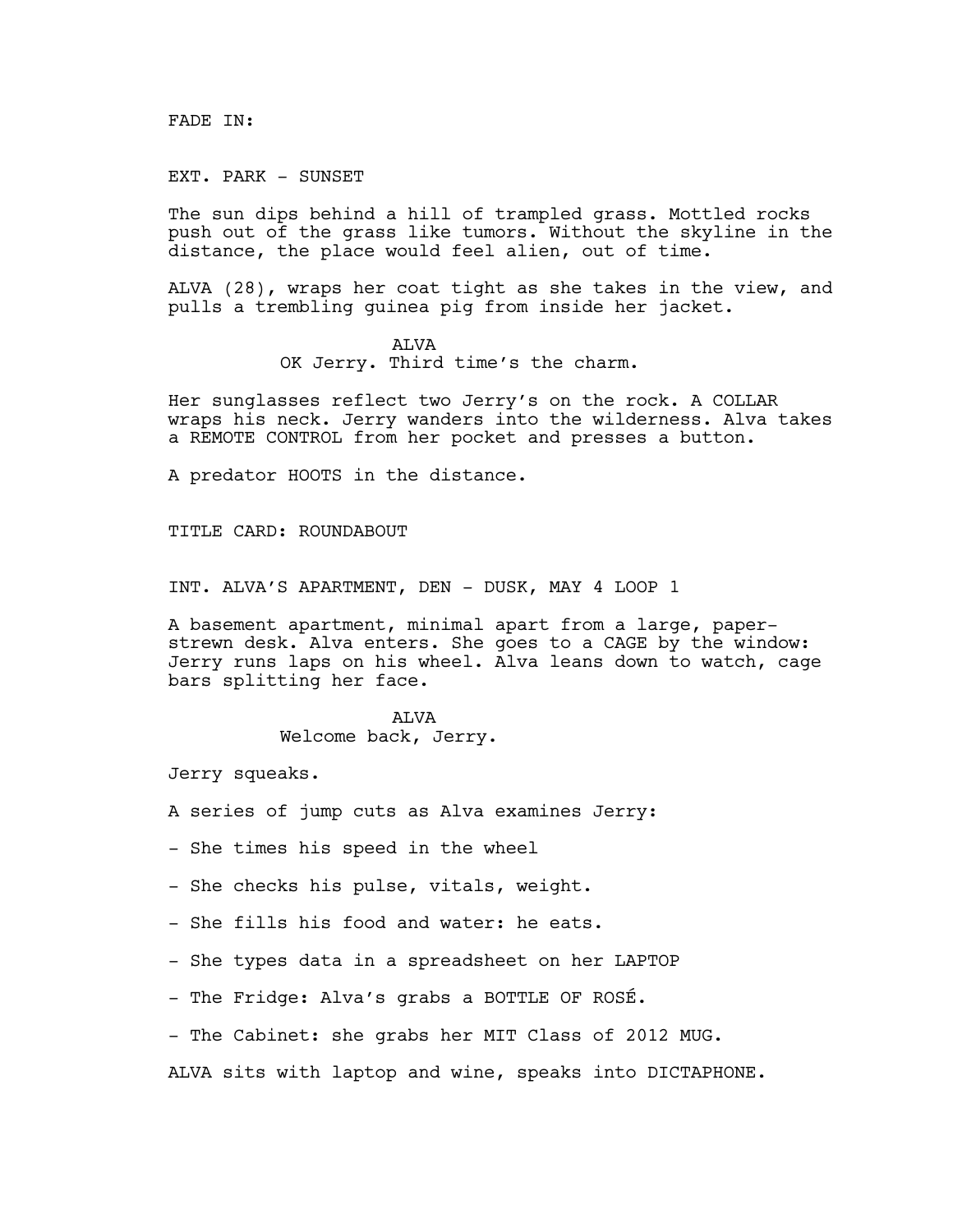ALVA (CONT'D) May 4, 7:13pm. QuantaCollar test number three. Jerry's back. Again. Energy high. Tumors undetectable. Xray to confirm. He's y-

She peers at the cage. Jerry plays.

ALVA (CONT'D) He seems younger.

Alva sips wine.

ALVA (CONT'D) Three times. Let him out. Collar 'go.' Bam: back in his cage. He can't be getting back here faster than me. Plus he doesn't have a key. He doesn't have thumbs.

She drains her mug, stops the tape.

ALVA (CONT'D) Are you teleporting, Mr. Jerry? No. Silly scientist. You're drunk.

Alva walks to the hallway, singing.

ALVA (SINGING) (CONT'D) Fly me to the hill, Teleport me to my cage...

In the double-mirrored hallway, infinite reflections of Alva bounce back and forth as she passes through. She strips off her shirt and undoes her pants.

INT. ALVA'S BATHROOM - CONTINUOUS

Alva scowls at her under-eye skin in the mirror. She pees.

INT. ALVA'S HALLWAY - CONTINUOUS

The black gap under the closet door flashes with BLUE LIGHT.

THUNK. Blue turns black. The door opens. A boot steps out.

The boot belongs to a SILHOUETTE - vague and shadowy, seen from the back. They close the door with the toilet's FLUSH.

The Silhouette ninjas into the den. A BLACK RING glows at her neck. She's not of Now. She leans down to Jerry's cage.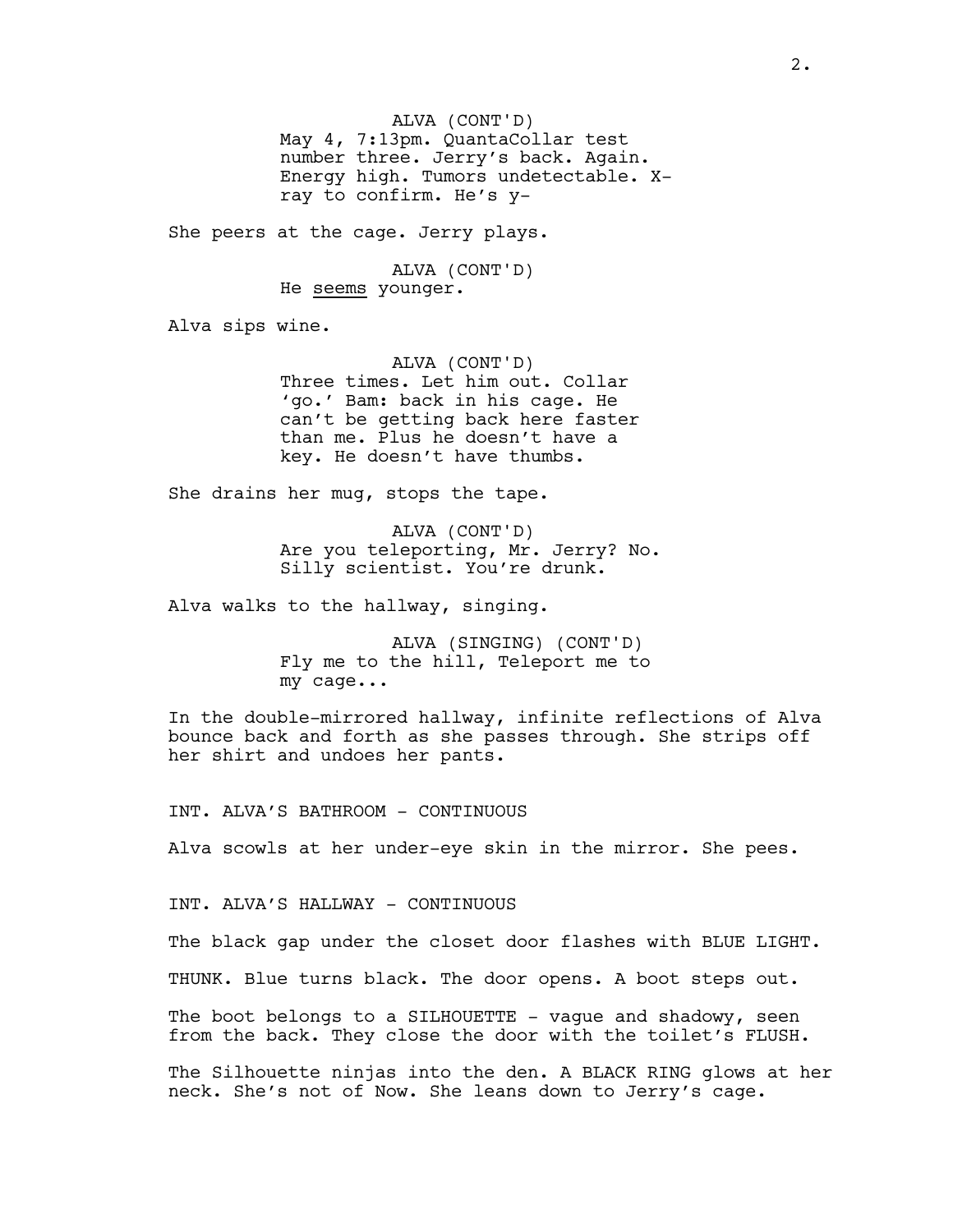SILHOUETTE (STILL FROM BEHIND) Ciao Jerry. Long time, no see.

Alva enters the den, wearing bathrobe, sees SILHOUETTE**.** And Alva SCREAMS. The stranger turns, pulls out a gun.

SILHOUETTE (CONT'D)

Quiet.

Alva does. Silhouette points at the couch with the gun.

SILHOUETTE (CONT'D)

Sit.

**ALVA** I have no cash. I'll write a check -

SILHOUETTE This is not a robbery.

ALVA Just please: not my laptop and -

She cocks and points the gun at Alva, who finally -

SILHOUETTE Shut up and sit.

Shuts the damn hell up. Alva sits on the couch.

SILHOUETTE (CONT'D) This isn't a robbery. It's a an assassination.

ALVA'S POV as: Silhouette steps forward into light and it's ... it is her own face. ALVA-2 (35) is Alva. But different.

> ALVA Who are you.

ALVA-2 You. Seven years from now.

Alva's hands tremble and reach for her mug, but it's empty.

**ALVA** You can't be.

## ALVA-2

But here I am.

Alva-2 lowers the gun. Alva watches her intently. With a sudden burst, Alva talks, while Alva-2 mimics her, bored: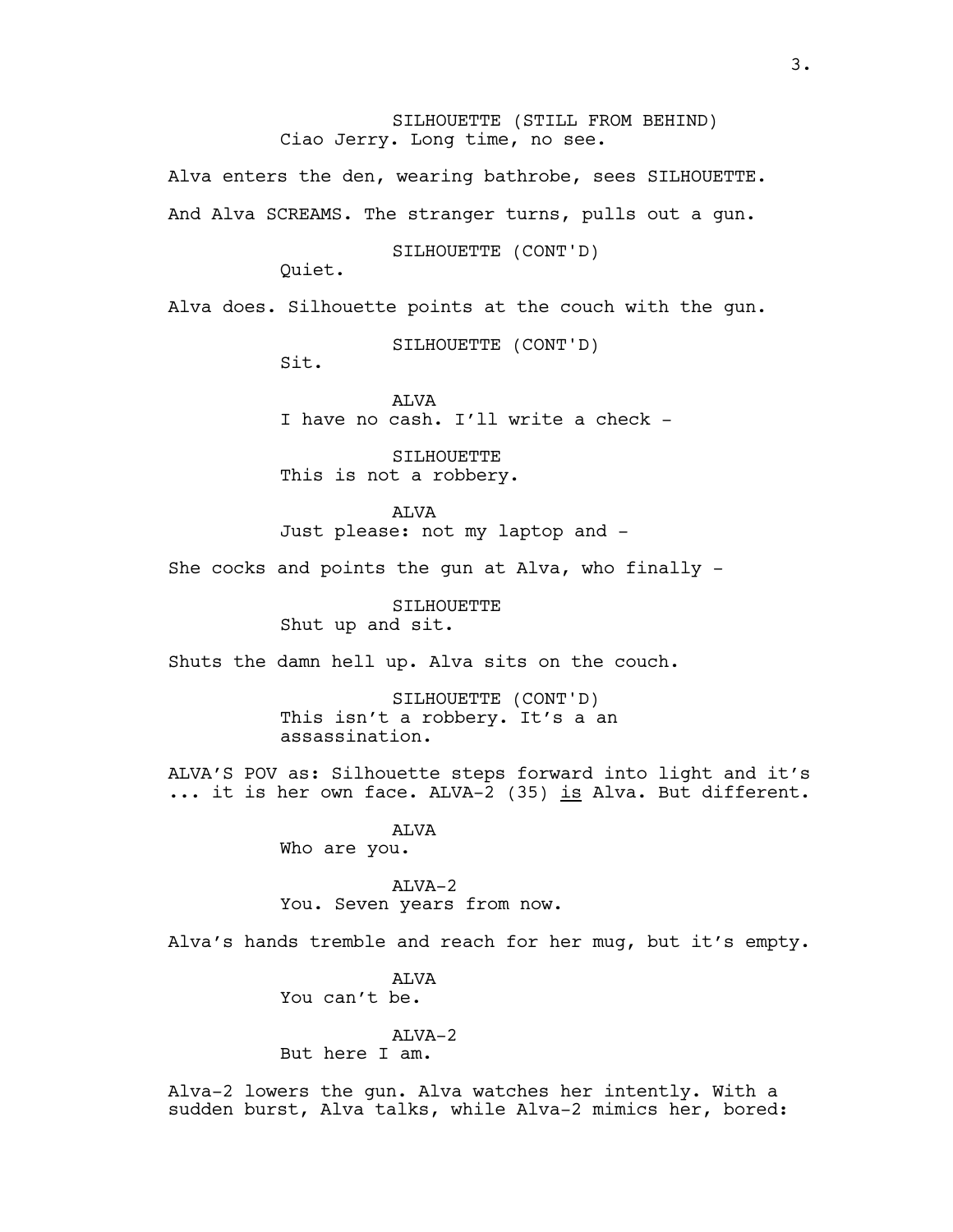ALVA Prove it. What?! Holy- YOU'VE Prove it. What?! Holy- YOU'VE done this before. ALVA-2 (CONT'D) done this before. ALVA (CONT'D) How are you-ALVA-2 Not my first time. ALVA You're from the future? A time- $AT<sub>Y</sub>A-2$ A Chrono-naut. Alva reaches for the wine. ALVA I need a drink, can I...? Alva-2 waves the gun: "go for it." Alva chugs. Alva-2 prowls. ALVA (CONT'D) You said assassination. That. That means I'm...someone-ALVA-2 You invent it. Tomorrow. ALVA Invent what? ALVA-2 Time travel. Alva sneezes. Alva-2 sits, casually points the gun. ALVA-2 (CONT'D) May  $10$ ,  $2021$  - next week - you file a patent. ALVA A tracking collar for pets. A tracking collar for pets. ALVA-2 (CONT'D) ALVA-2 (CONT'D) It's more than that. By the time the patent clerks realize... She points at her own collar. ALVA Jerry. He's not teleporting?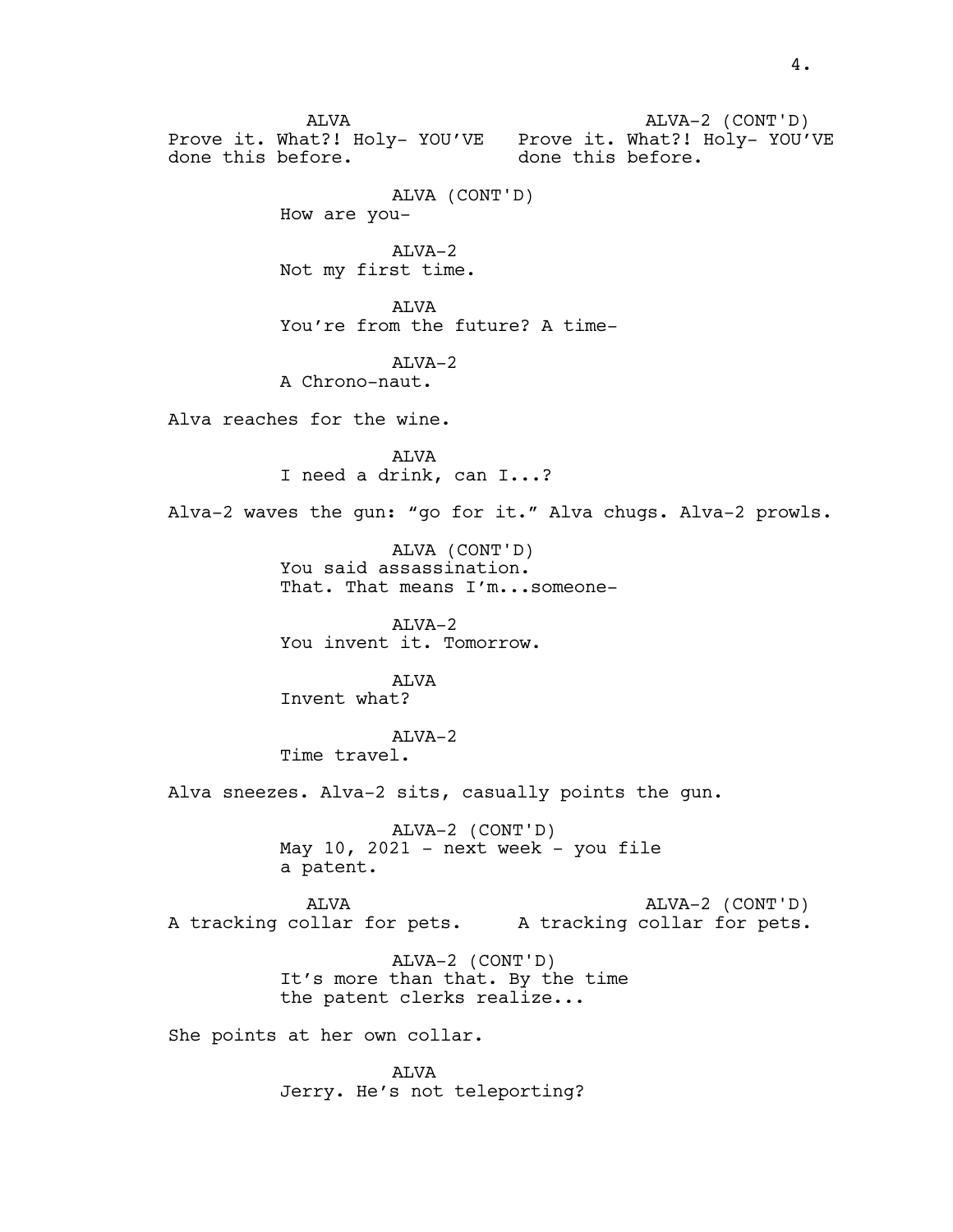Alva laughs. She pulls the Veuve from the fridge.

ALVA

Join me?

She grabs a second glass.

ALVA (CONT'D) We'll toast.

Alva turns back to find Alva-2 standing, gun aimed.

Alva drops the glass, shards sparkle across the floor.

ALVA (CONT'D) You don't have to-

## ALVA-2

I do.

ALVA Whoever sent you -

ALVA-2 I sent myself. Goodbye.

The gun BURSTS. Alva's body slams into the wall, collapses. Alva-2 sets down her gun, and turns to Jerry.

> ALVA-2 (CONT'D) Aw, Jerry. I'll be quick.

Alva-2 unhooks the door and fingers Jerry's collar.

Then she freezes.

ALVA-2 (CONT'D) Hey, Jerry. If I kill the inventor of time travel before she invents it, I can't be here.

Alva-2's eyes jolt to her gun.

ALVA-2 (CONT'D) Which means  $-$ ALVA (behind her, Rosé bottle in hand) I'm not dead.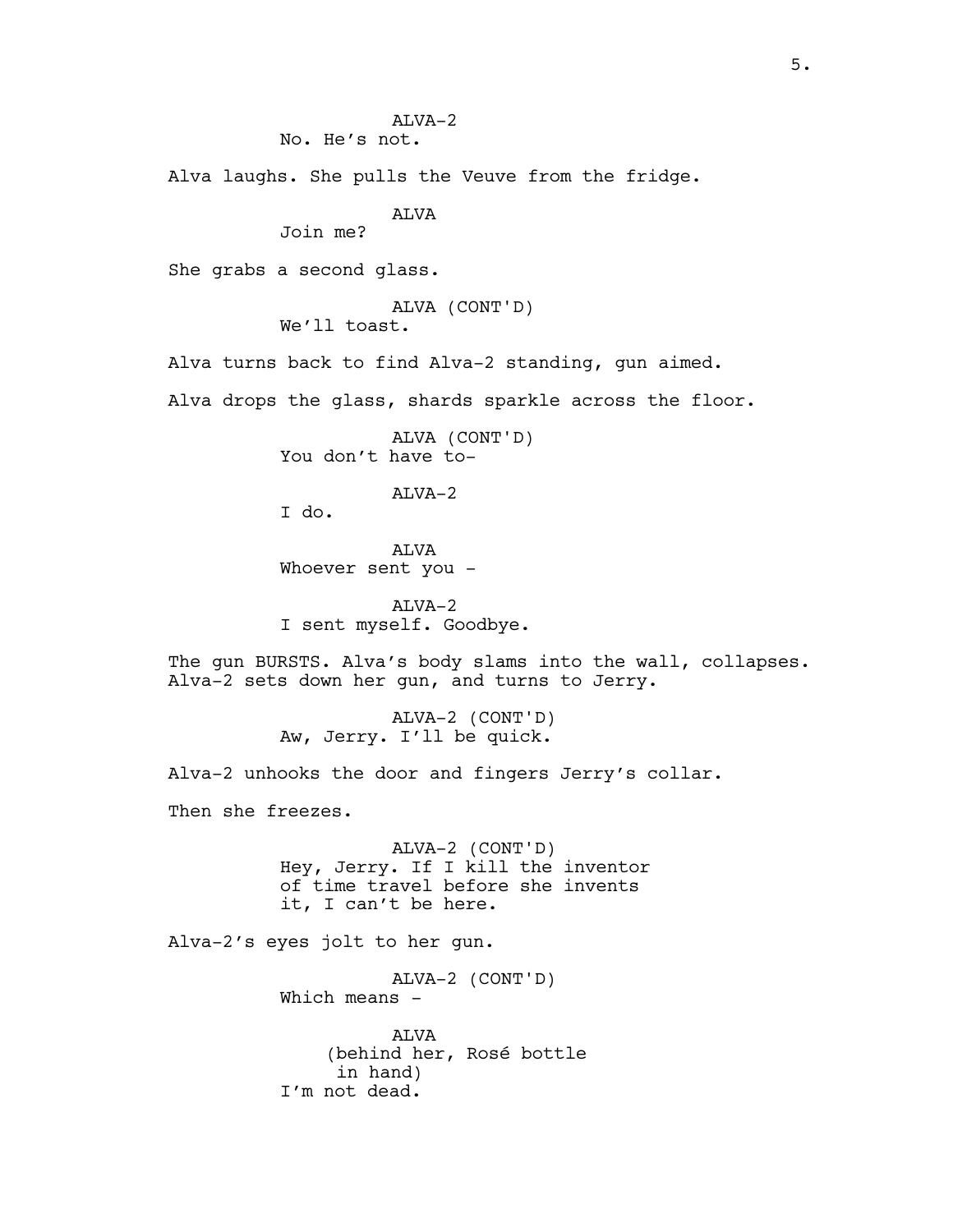Alva bottles Alva-2's skull with an awful THUNK. The gun skitters to the floor and Alva-2 crumbles.

> ALVA (CONT'D) Not my first time either. Ow, me. You shot my tit.

Alva removes her bathrobe, a bullet proof vest underneath.

ALVA (CONT'D) Real simple, hon. For you to be here, I have to invent time travel.

Alva-2 grunts, gasps, and reaches. Alva picks up the gun.

ALVA (CONT'D) Which means: I win.

Alva pops the cork on the Veuve.

ALVA (CONT'D) Champagne for our real friends. Real pain for our sham ones.

Alva fires a round into Alva-2's skull. Silence. Jerry calms.

INT. ALVA'S APARTMENT - DUSK, MAY 4 LOOP 2

Same night, Different loop. Jerry nibbles cabbage.

ALVA (O.S.) Jerry came back again. Energy high. He seems...younger.

In the hallway, the crack under the closet flashes bright blue. THUD, then black. The door squeaks open.

> ALVA (O.S.) (CONT'D) That's three times. Let him out. Collar. Bam: he's back.

Alva-2 creeps out of the closet - infinite reflections of her ping between the mirros - and peers into the den.

An empty couch.

ALVA (O.S.) (CONT'D) Doesn't make sense.

Alva-2 swerves her eyes. No sign of Alva. Then she sees it on the coffee table, the dictaphone.

The voice is coming from the tape.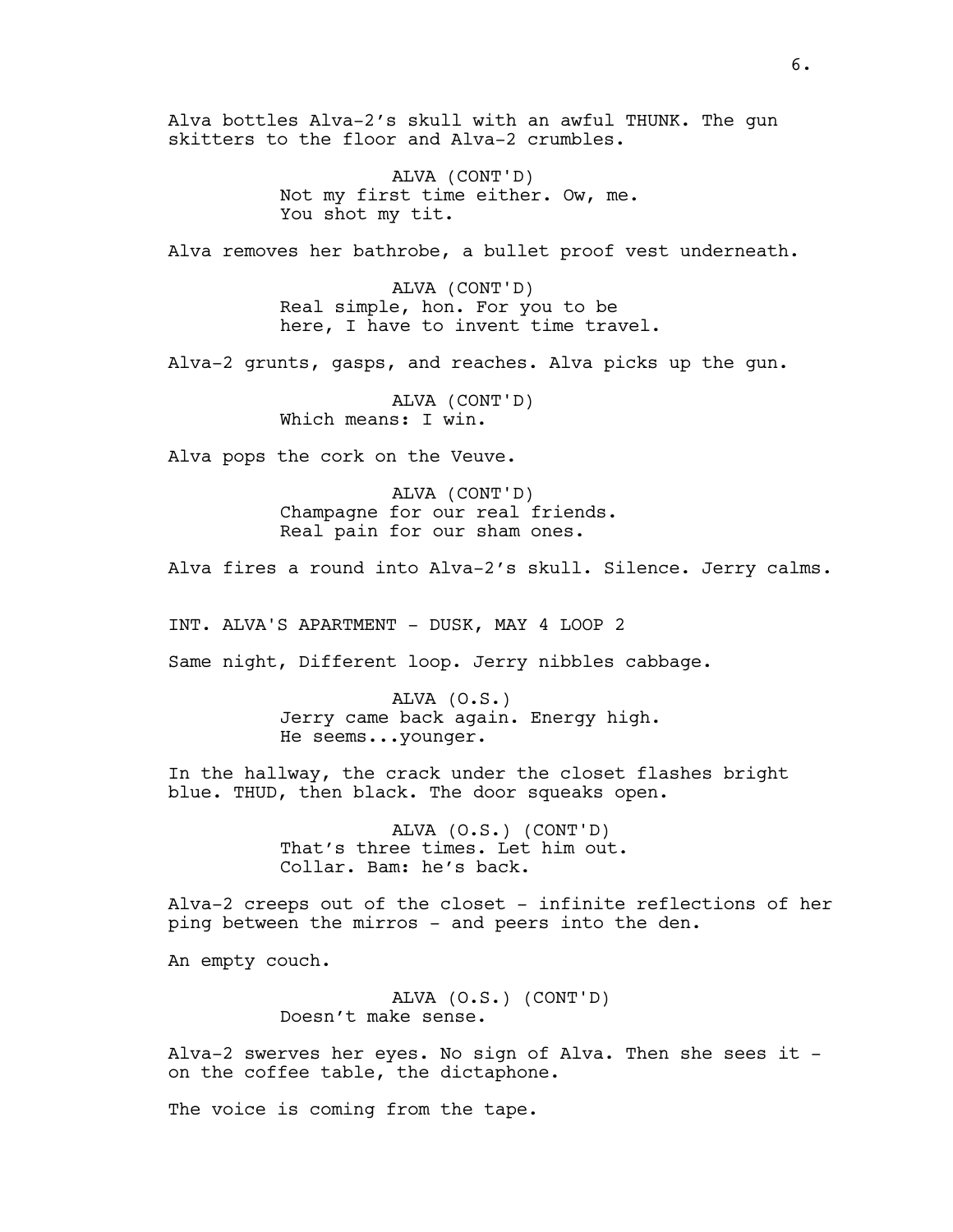A few things happen near simultaneously:

- Alva-2's eyes go wide; she drops to her knees.

- Alva - behind her - swings the TOILET COVER, juuuuuust missing Alva-2's head, her momentum hurling her over ALVA-2.

- Alva-2 leaps onto Alva, grasps her throat.

A RAGING FIGHT ENSUES. It's a claw-to-the-death kind of thing - not highly skilled in a "I know Kung-Fu" kind of way these are two scientists who overwork at home - but in a way that shows A) They are Equals, and B) this fight has been fought over many loops.

Each Alva pulls out hidden weapons or tricks - but for every new tactic there's a complimentary new shield or defense.

Everyone gets bloody and bruised. Power whirls. Then Alva has Alva-2 on the floor, garroting her neck with a bathrobe belt.

> ALVA (CONT'D) I told you: You don't win. Someone invents it, or you're not here.

Alva-2's eyes widen in wonder for a split second realization you can almost hear the "wait, what?" - before she dies.

INT. ALVA'S APARTMENT - DUSK, MAY 4 LOOP 3

Same night, new loop. The closet gleams blue, then black. THUD. Alva-2 steps out, freezes. Silence. What the fuck?

Alva-2 peers around the corner and sees: Alva. Sitting. Waiting. Cheese plate, wine, two glasses.

Alva-2 jumps into the room, gun drawn.

ALVA Chrono-Me. Welcome.

ALVA-2 What are you doing?

ALVA Sit. We hungry?

Alva-2 eyes the food, the room.

ALVA (CONT'D) We should talk. Prosecco?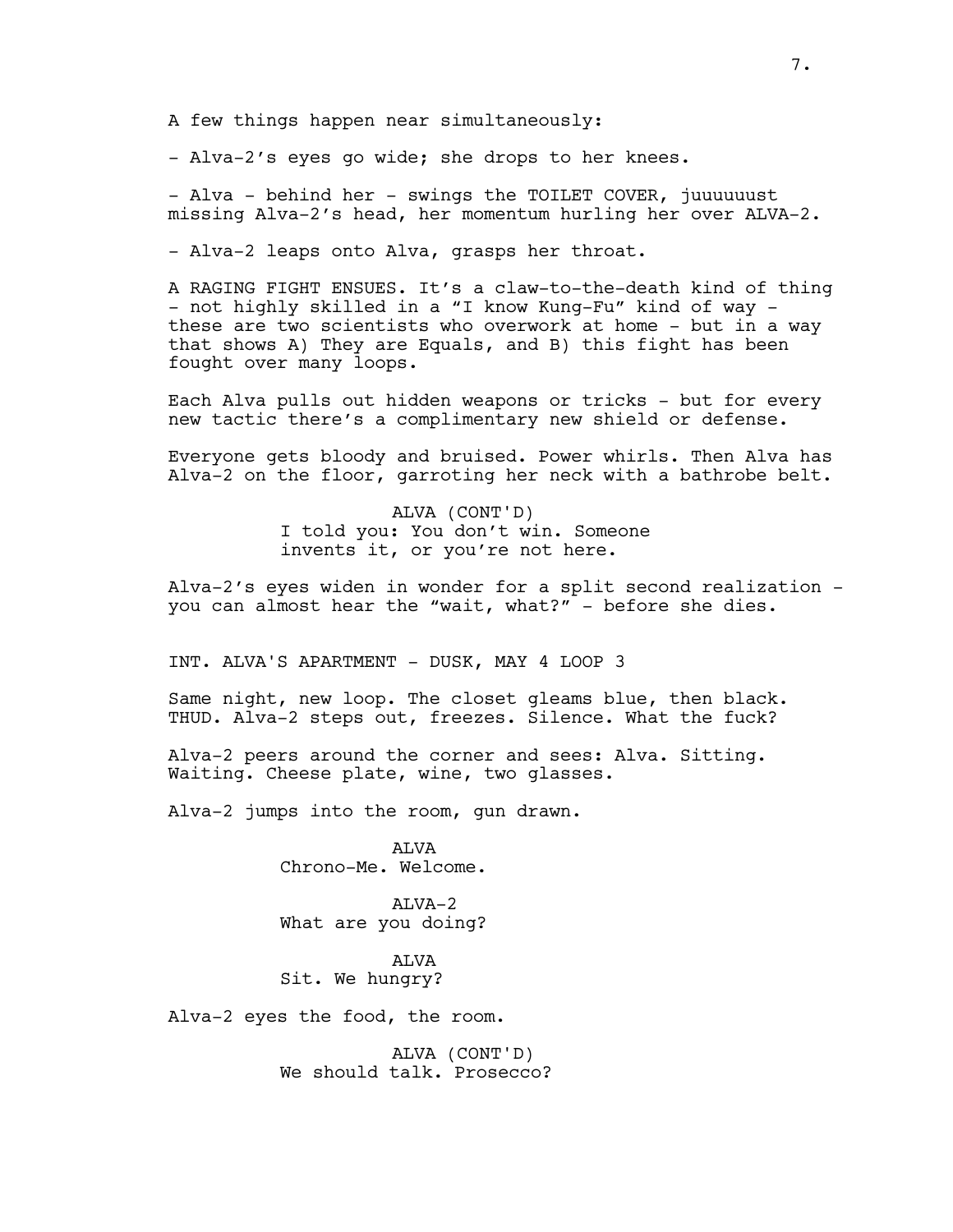ALVA-2 My favorite. ALVA I know. Alva-2 lowers her gun. She steps into the room. ALVA-2 You're older than I expected. ALVA Wow. ALVA-2 I mean - ALVA I know. And you know I'm sensitive. ALVA-2 I remember. ALVA You look younger than I do. ALVA-2 Are we going to talk skin care or - ALVA What's the rush? Pressed for time? ALVA-2 I know every time travel pun. Alva sets the plate down: Let's get to it. ALVA Why kill me? ALVA-2 You brought it on yourself when you invented it. ALVA What happened - happens. To you? Alva-2 looks back at her, piercing. ALVA (CONT'D) To us. Alva-2 paces, nibbling cheese.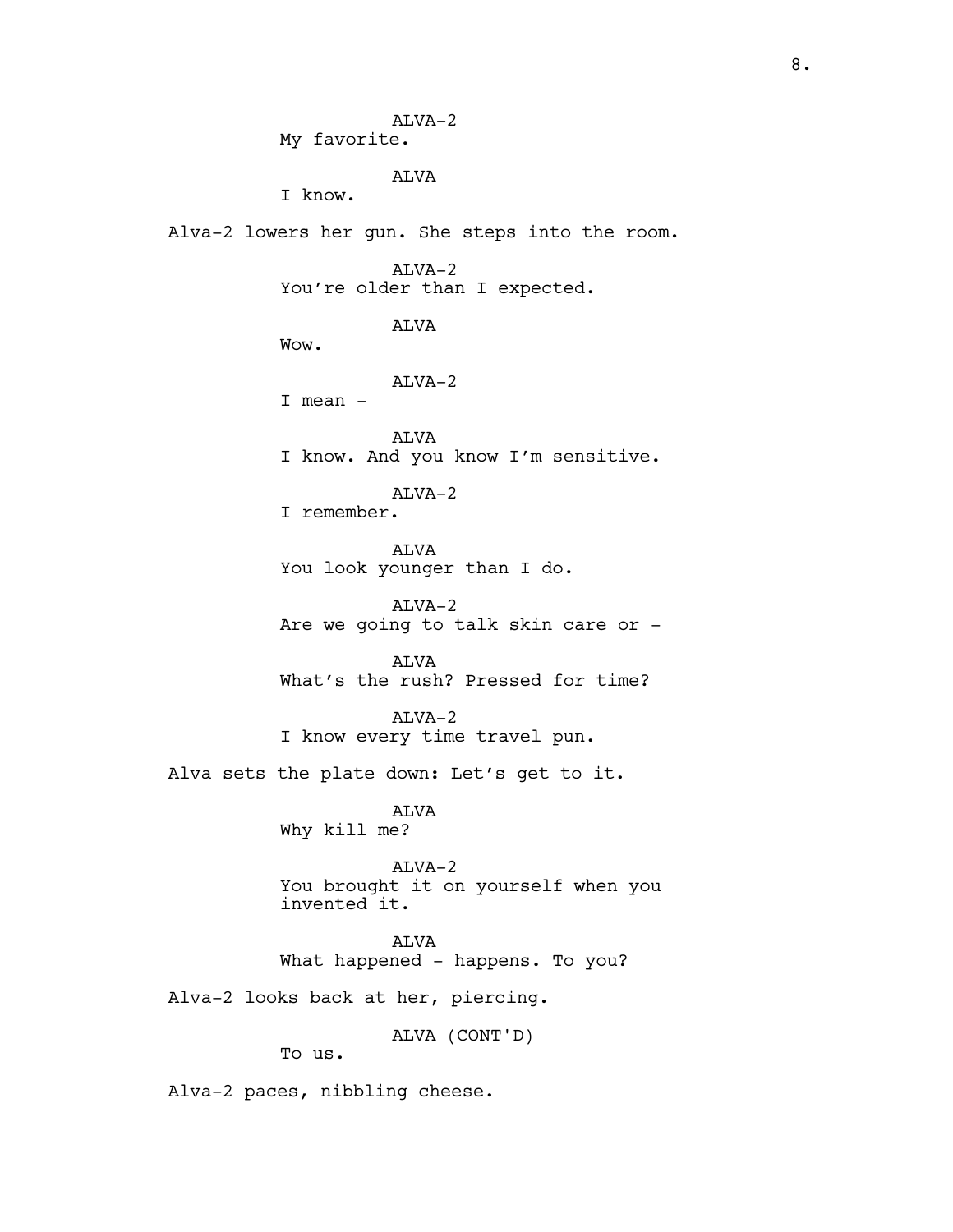$AT<sub>Y</sub>A-2$ We're addicted.

ALVA Me? I haven't-

ALVA-2 We don't stop. We go sightseeing.

Alva's frowns: like what?

ALVA-2 (CONT'D) Last Hurrah, corner table, JFK proposes to Jackie. Salem - red bonnet in the back. The '04 Sox.

ALVA

Wow.

ALVA-2 Everything you read and thought "wish I'd been there."

ALVA How long did we -

ALVA-2 Two hundred twenty-seven years.

Alva's mouth drops open.

ALVA-2 (CONT'D) You think you're old now?

ALVA That's impossible. Unless - ALVA (CONT'D) Einstein was right. ALVA-2 Einstein was right.

> ALVA-2 (CONT'D) The Twin Paradox. You travel faster than the speed of light -

ALVA You age more slowly. Jerry.

She eats a cracker.

ALVA-2 After the tourism, you start editing.

ALVA Groundhog Day?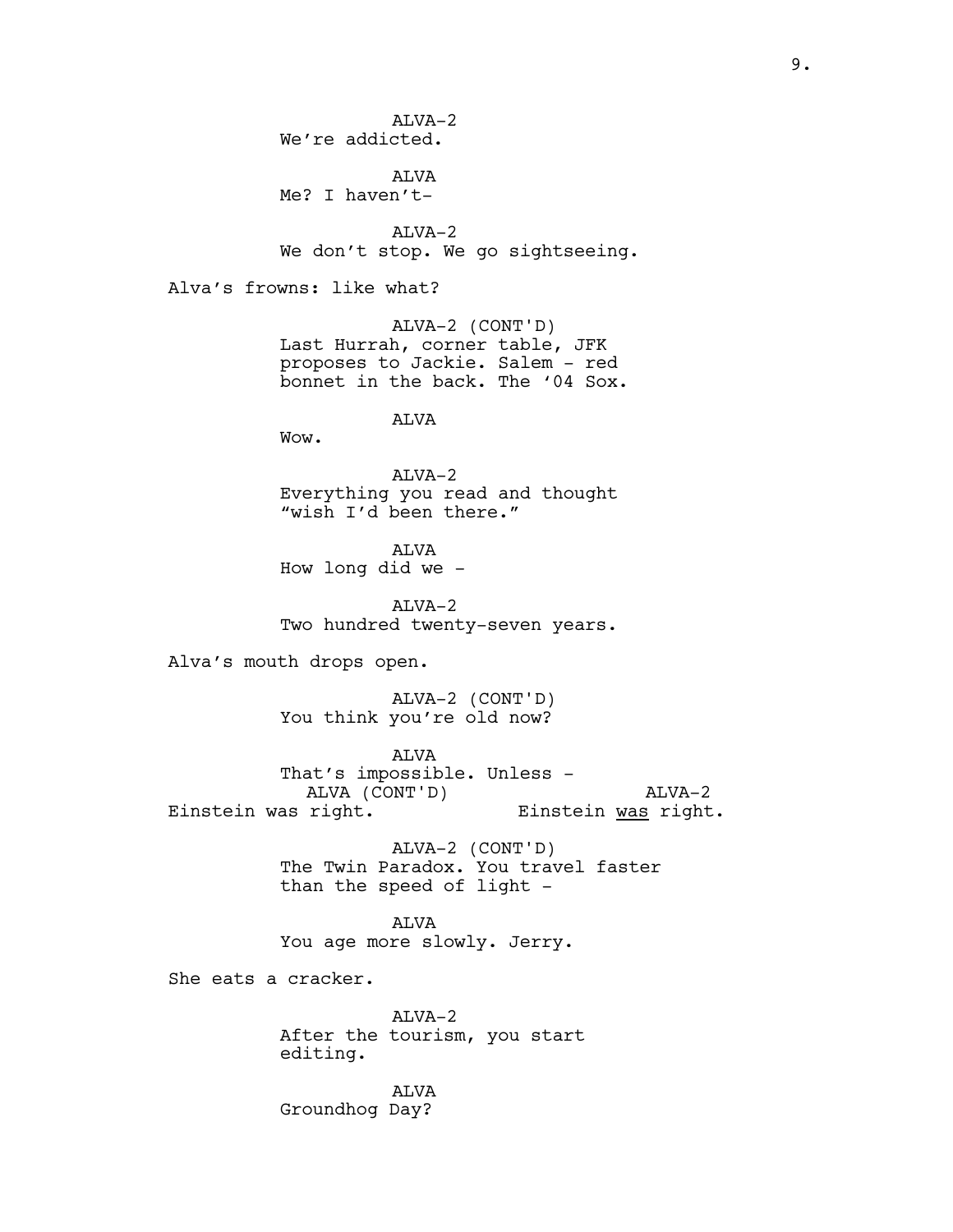$AT<sub>Y</sub>A-2$ More like Happy Death Day, but yeah. A heavy bookend catches her eye. Her finger traces the edge. ALVA-2 (CONT'D) We can't keep up. Fix one mistake, a thousand more blossom. Until -She gestures: here we are. ALVA Why don't you kill yourself? ALVA-2 I am. It's not just you. It's everyone. Alva-2 finds a BLADE under a pillow, drops it on the table. ALVA-2 (CONT'D) No one kills Hitler. We spend lifetimes arguing with exes, or fucking them. I know a guy relived 2020 seven times just trying to bang his quarantine roommate. A million petty loops. It's the new app. We're monsters. She aims her gun at Alva. ALVA-2 (CONT'D) It has to end. I have to end you. ALVA Kill me, you die too. ALVA-2 (with relief) Yes. Alva-2 cocks the gun. Alva stands. ALVA What's it like? Apart from... ALVA-2 Breathtaking. If I could go back not to fix things. Live it all again. And pay attention. It feels like real life. But no.

10.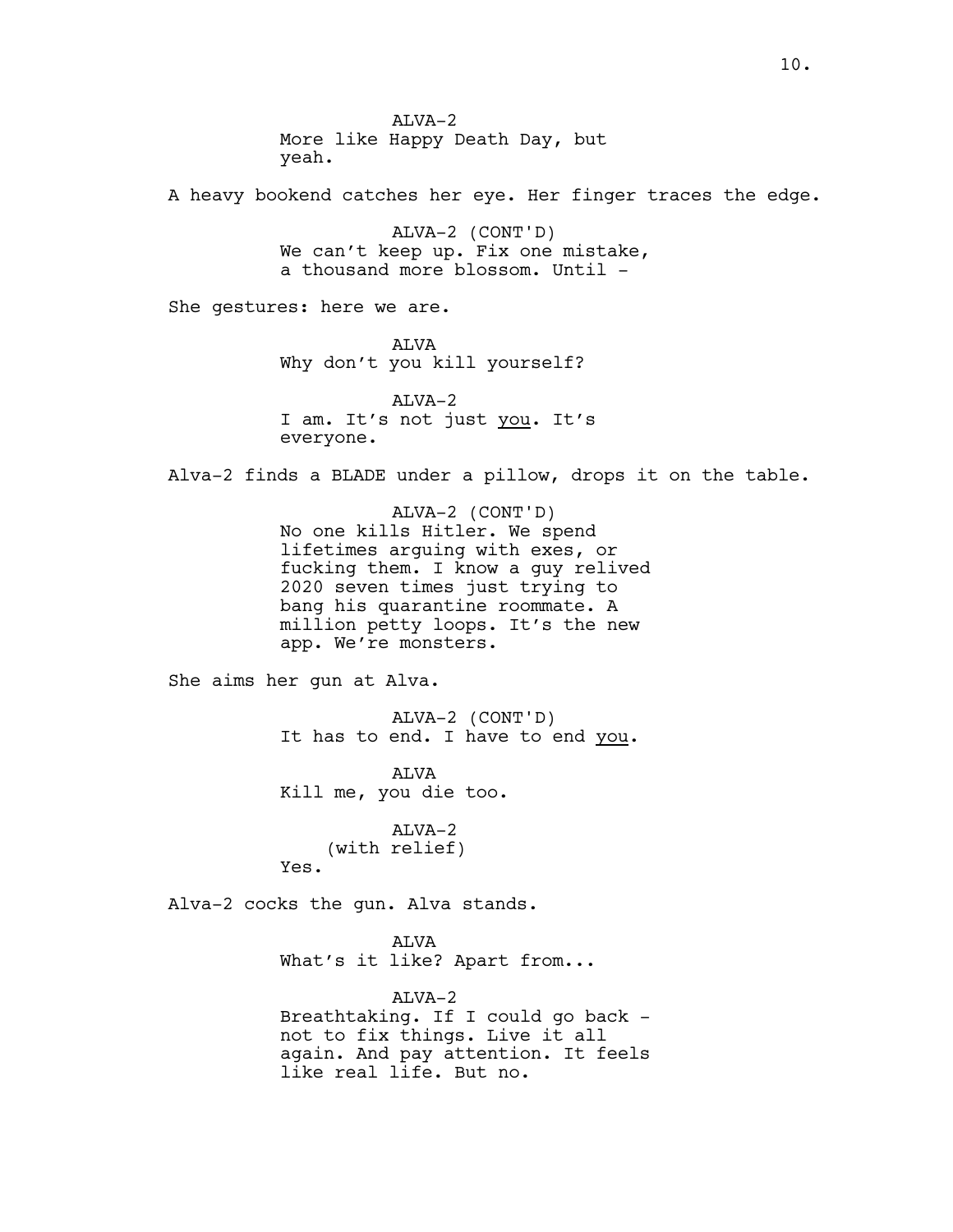Alva-2 pulls the trigger. Nothing. She tries again. Oops. Alva eats a carrot.

> **ALVA** I'll always be one loop ahead.

Alva-2 checks her gun's chamber - empty. The magazine: empty.

ALVA (CONT'D) Not much, but it's enough.

Alva-2 pulls a spare magazine from her jacket - empty.

ALVA (CONT'D) To wear a vest. Unload your gun.

Alva-2 throws her gun down, gnashes, screams.

ALVA (CONT'D) There must be a way. For us both.

ALVA-2 I'll take that Prosecco.

Alva pours two glasses. Alva-2 sulks on the floor. Alva passes a glass and lifts her mug. They clink.

> ALVA To biding your time.

Alva-2 drains her glass. She glares at Alva.

ALVA (CONT'D)

What?

 $AT<sub>Y</sub>A-2$ You're not drinking.

Alva smiles.

ALVA-2 (CONT'D) I came back this morning to poison the Prosecco.

ALVA

I know.

ALVA-2 I thought if there's any way to get you it's through a bottle.

AT<sub>I</sub>VA You know me so well.